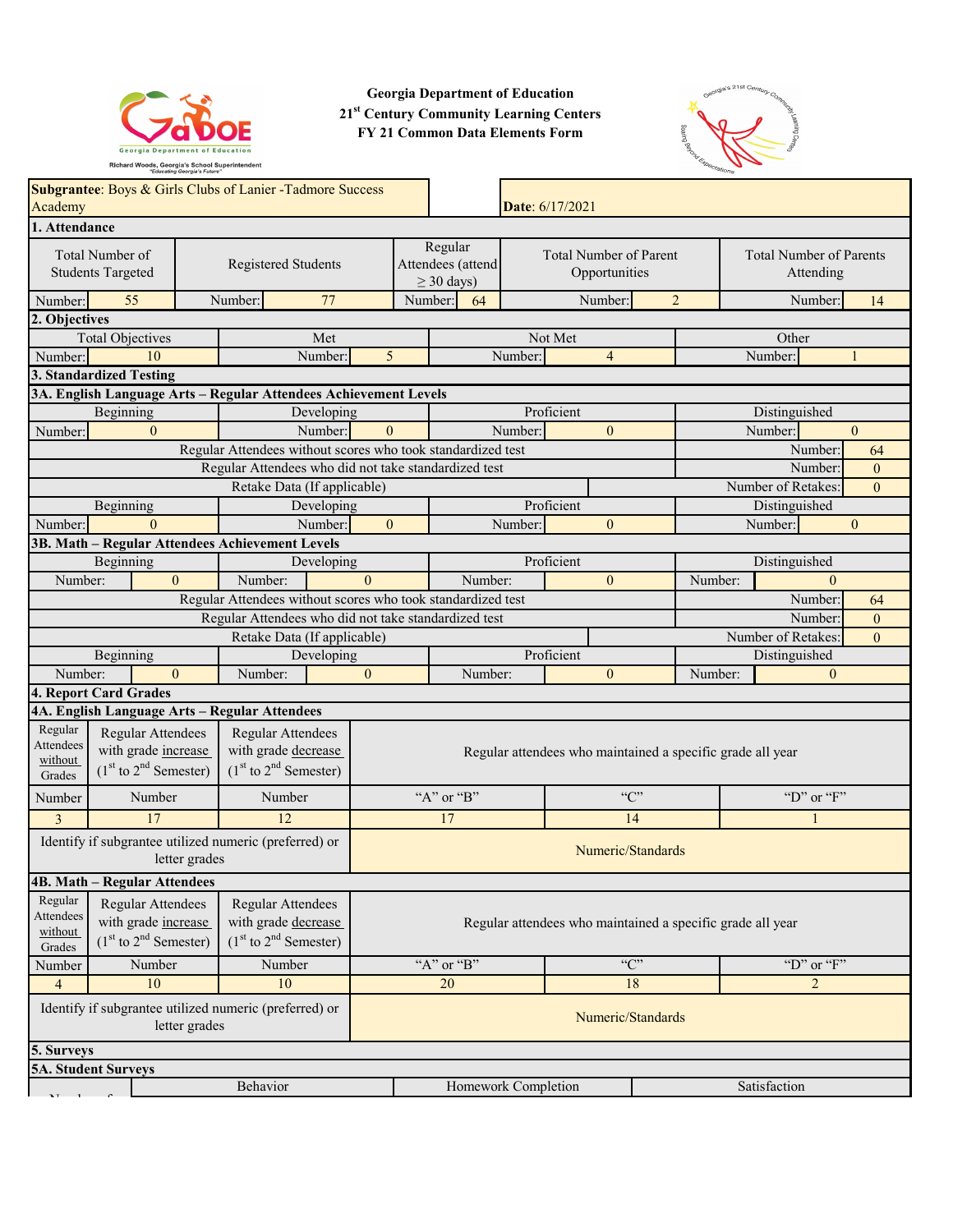| Number of<br><b>Student Surveys</b><br>Completed | Strongly/Somewhat<br>Agree                            | Neither Agree nor<br>Disagree |  | Strongly/<br>Somewhat Agree | Neither Agree nor<br>Disagree              | Strongly/Somewhat<br>Agree |                    | Neither Agree nor<br>Disagree |
|--------------------------------------------------|-------------------------------------------------------|-------------------------------|--|-----------------------------|--------------------------------------------|----------------------------|--------------------|-------------------------------|
| Number                                           | Number                                                |                               |  |                             | Number                                     |                            | Number             |                               |
| 56                                               | 37                                                    | 13                            |  | 42                          | $\overline{7}$                             | 46                         |                    | 6                             |
| <b>5B. Parent Surveys</b>                        |                                                       |                               |  |                             |                                            |                            |                    |                               |
| Number of                                        | Behavior                                              |                               |  |                             | Homework Completion                        |                            | Satisfaction       |                               |
| Parent Surveys                                   | Strongly/Somewhat                                     | Neither Agree nor             |  | Strongly/                   | Neither Agree nor                          | Strongly/ Somewhat Agree   |                    | Neither Agree nor             |
| Completed                                        | Agree                                                 | Disagree                      |  | Somewhat Agree              | Disagree                                   |                            |                    | Disagree                      |
| Number                                           | Number                                                |                               |  |                             | Number                                     |                            | Number             |                               |
| 56                                               | 56                                                    | $\Omega$                      |  | 55                          | $\mathbf{1}$                               | 56                         | $\mathbf{0}$       |                               |
|                                                  | 5C. Regular School Day Teacher Surveys                |                               |  |                             |                                            |                            |                    |                               |
| Number of                                        |                                                       | Behavior                      |  |                             |                                            | Homework Completion        |                    |                               |
| Teacher Surveys<br>Completed                     | Significant/Moderate/Slight<br>Improvement            |                               |  | No Need to Improve          | Significant/Moderate/Slight<br>Improvement |                            | No Need to Improve |                               |
| Number                                           |                                                       | Number                        |  |                             |                                            | Number                     |                    |                               |
| 65                                               | 16                                                    |                               |  | 28<br>25                    |                                            |                            |                    | 24                            |
| <b>6. Partners</b>                               |                                                       |                               |  |                             |                                            |                            |                    |                               |
| Number of<br>Partners                            | <b>Total Amount of Contributions</b>                  |                               |  |                             |                                            |                            |                    |                               |
|                                                  | <sup>\$</sup><br>$\Omega$<br>$\overline{\phantom{0}}$ |                               |  |                             |                                            |                            |                    |                               |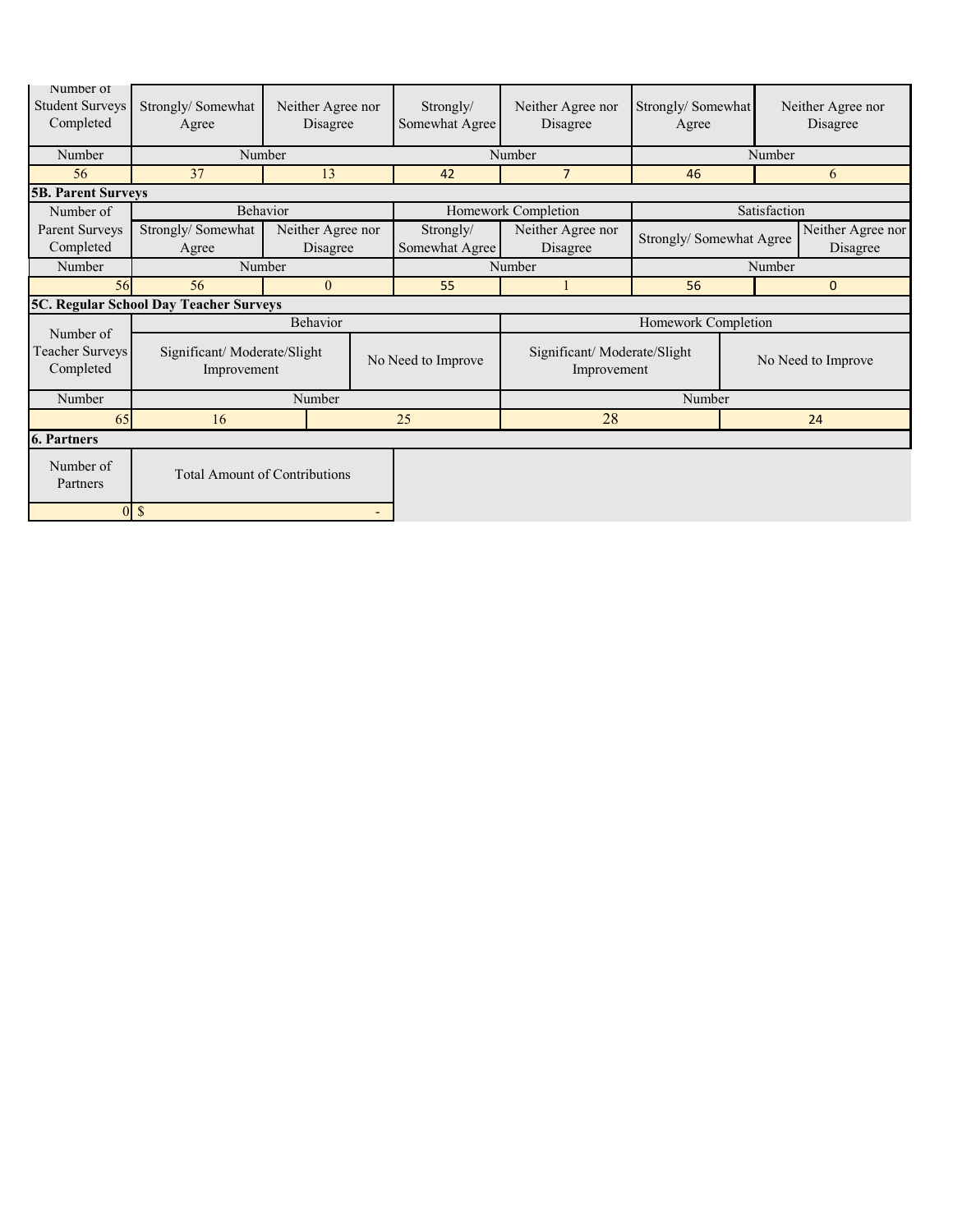**Tadmore Success Academy**

**Boys and Girls Clubs of Lanier 21st Century Community Learning Center Evaluation**

**2020-2021 (Year 4)**

**SheTeriha Lewis-Hartley, Program Director**

Michael Bush, Evaluator

**Pioneer Regional Educational Service Agency (RESA)**

**Date Submitted: June 21, 2021**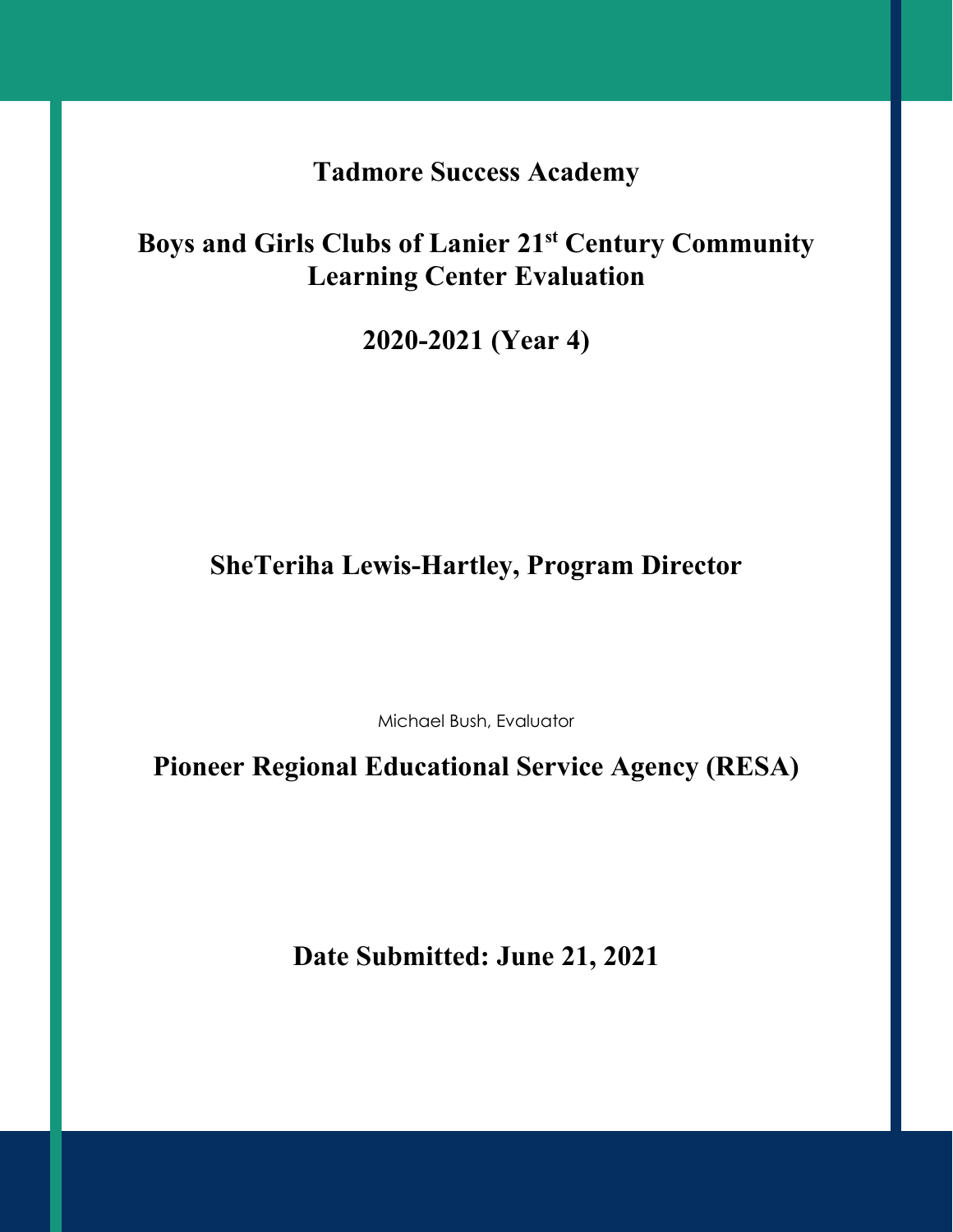| Table of Contents |  |
|-------------------|--|
|                   |  |
|                   |  |
|                   |  |
|                   |  |
|                   |  |
|                   |  |
|                   |  |
|                   |  |
|                   |  |
|                   |  |
|                   |  |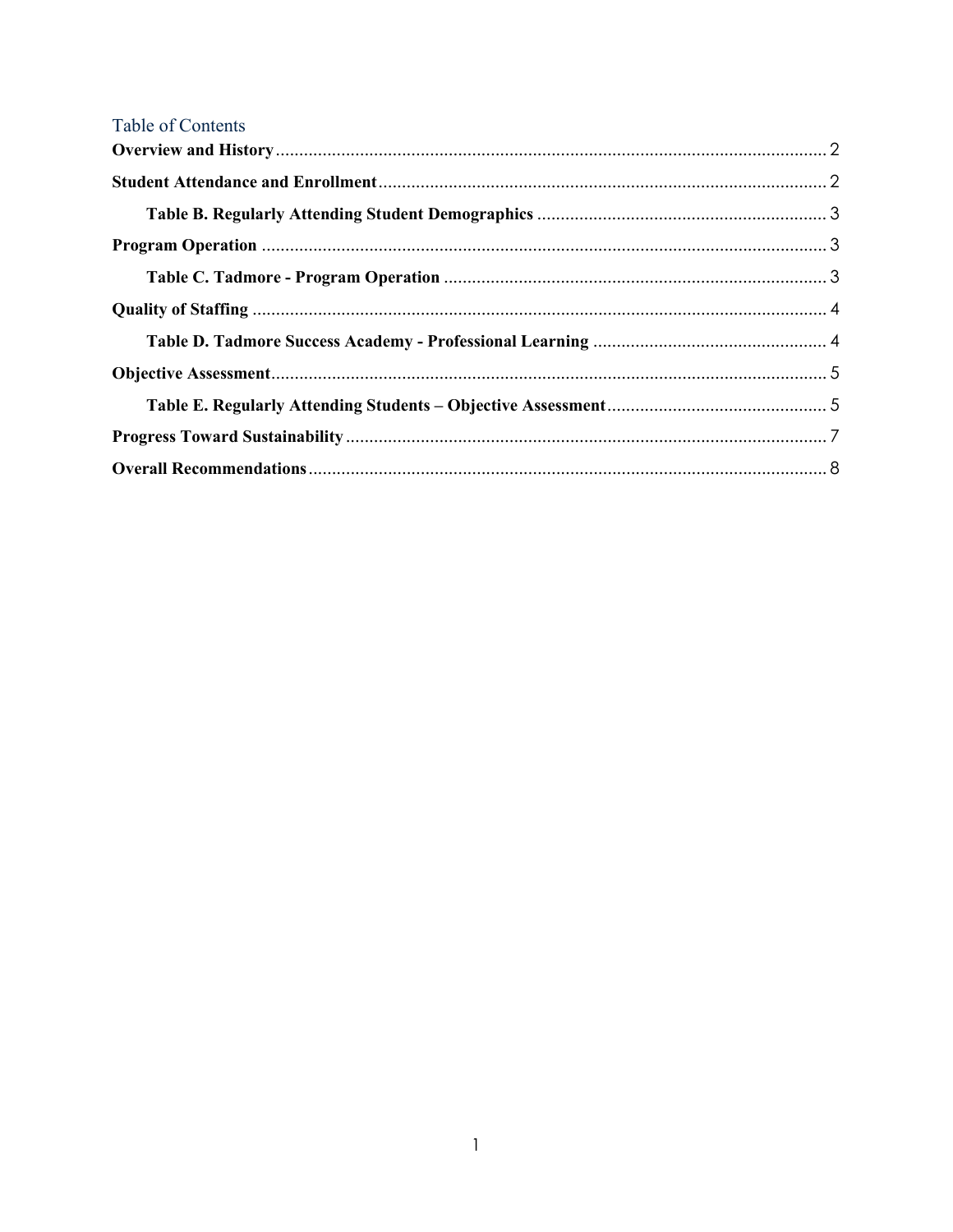#### <span id="page-4-0"></span>**Overview and History**

 The Tadmore Success Academy of the Boys & Girls Clubs of Lanier (BGCL) operates in Gainesville, Georgia at Tadmore Elementary School. The Boys & Girls Clubs of Lanier is a subgrantee of the Nita M. Lowey 21<sup>st</sup> Century Community Learning Centers grant, and is a member of the FY18 cohort. The program serves K-5 students of the Hall County School District through both a summer and after-school program of extended academic instruction and original activities designed to enhance and enrich participation and learning. Program goals and objectives focus on student achievement improvement in the areas of English language arts and mathematics, STEAM activities, various enrichments, and family engagement. Throughout the course of the program year, academic and enrichment instruction were delivered, by certified and/or trained personnel, which complemented the traditional school activities and allowed for both academic and personal growth. Reading and mathematics instruction occurs through creative implementation of instruction by Georgia certified teachers supplemented with the instructional support of various other qualified school personnel. The parent program was composed of a variety of opportunities including mental health awareness issues, literacy-based curriculum nights, and a variety of milestone celebrations.

The program targets a population that includes a large minority base. Many of the members also come from households that are considered to be economically disadvantaged. The program is a partnership between Hall County School District and Tadmore Elementary School. The program is supported by Georgia certified teachers, BGCL Youth Development Professionals (YDPs), and community volunteers.

#### <span id="page-4-1"></span>**Student Attendance and Enrollment**

The Tadmore Success Academy of the Boys and Girls Clubs of Lanier 21<sup>st</sup> Century Community Learning Center Program registered 111 students during the 2020-2021 program year. Of those 77 students, 64 were considered regular attendees as a result of attending 30 or more days. The average daily attendance on site was 48 students per day. The average daily attendance of all students enrolled was 62%. The average daily attendance of regular attendees was 75%. Student attendance and enrollment data are summarized in Table A.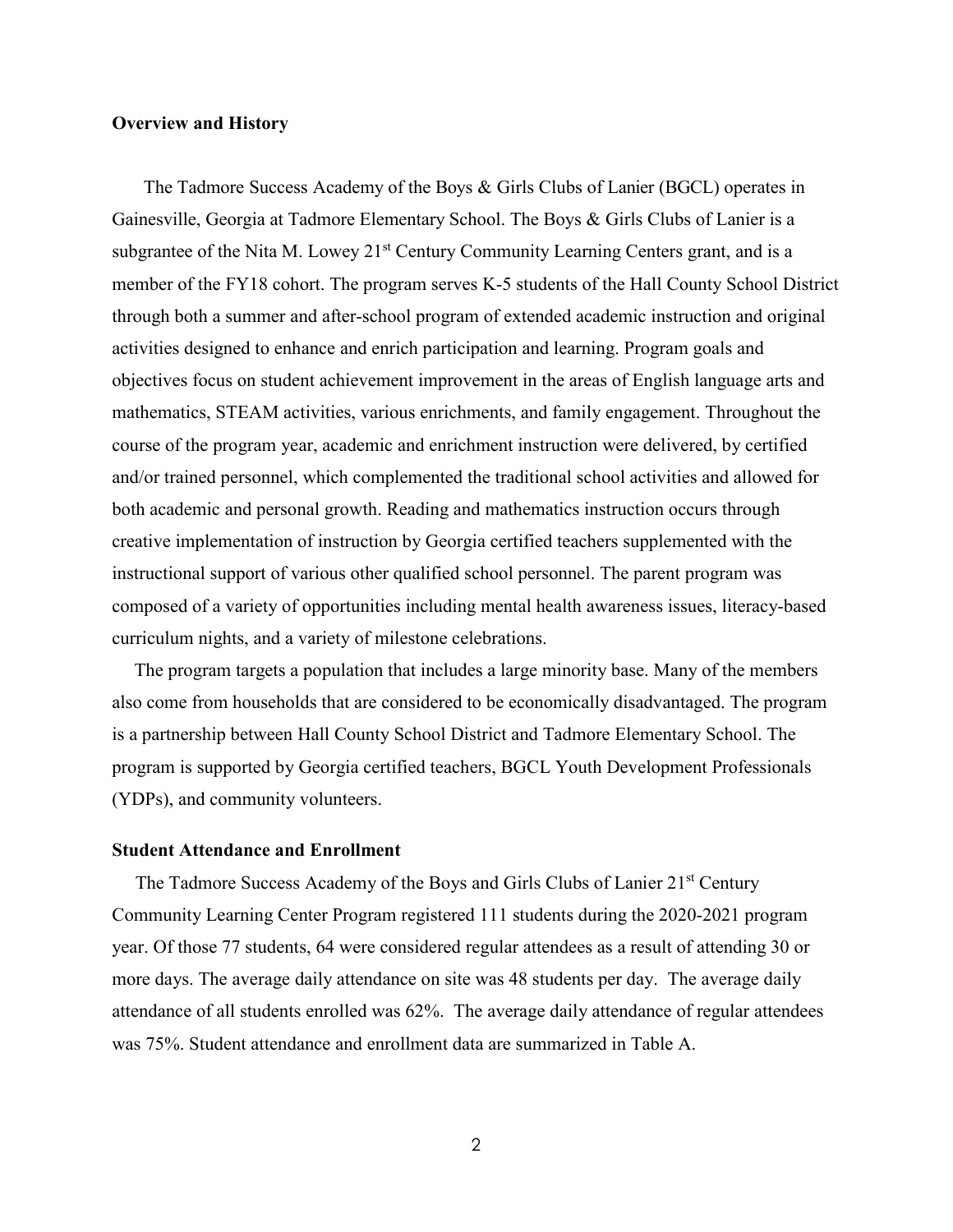|  |  |  |  | <b>Table A. Student Attendance and Enrollment</b> |
|--|--|--|--|---------------------------------------------------|
|--|--|--|--|---------------------------------------------------|

| <b>Participant Attendance and Enrollment*</b> |                                     |                                              |                                                             |                                                      |  |  |  |
|-----------------------------------------------|-------------------------------------|----------------------------------------------|-------------------------------------------------------------|------------------------------------------------------|--|--|--|
| # of Students<br><b>Enrolled</b>              | # of<br>Regular<br><b>Attendees</b> | Average<br><b>Daily</b><br><b>Attendance</b> | <b>Daily Attendance</b><br>% of Students<br><b>Enrolled</b> | Daily Attendance %<br>of Regular<br><b>Attendees</b> |  |  |  |
| 77                                            | 64                                  | 48                                           | 62                                                          | 75                                                   |  |  |  |

*\*Data collected from Cayen (Attendance-Totals/Attendance Summary/Youth Only/All Students)*

 Table B describes the demographics of the regularly attending students. These students were composed of 51 males, 26 females, 61 Hispanic students, 8 White students, 3 English language learners, and 9 students with noted disabilities.

<span id="page-5-0"></span>

|  |  | <b>Table B. Regularly Attending Student Demographics</b> |  |
|--|--|----------------------------------------------------------|--|
|  |  |                                                          |  |

| <b>Participant Demographics</b> |        |                       |    |            |  |  |
|---------------------------------|--------|-----------------------|----|------------|--|--|
|                                 | Gender | <b>Ethnicity</b>      |    | <b>SWD</b> |  |  |
| <b>Male</b>                     | Female | <b>Hispanic/White</b> | ťЦ |            |  |  |
|                                 |        | 61/8                  |    |            |  |  |

### <span id="page-5-1"></span>**Program Operation**

 The Tadmore Success Academy began the after-school program year on August 24, 2020 and operated through May 21, 2021. The typical after-school program day began at 2:30 p.m. and ended at 6:00 p.m. Mondays through Fridays each week. The program was composed of an after school nutritional snack time, homework assistance, mathematics and reading extended learning, and various enrichment activities. The Tadmore Success Academy included the parent/guardian component that provided for parent literacy/education activities and family involvement/enrichment activities throughout the year (14 participants). Table C describes the service time for the 2020-2021 program.

<span id="page-5-2"></span>

| <b>Table C. Tadmore - Program Operation</b> |  |
|---------------------------------------------|--|
|                                             |  |

| <b>Student Participant Program Operation</b> |                       |                             |                         |                          |                              |  |  |
|----------------------------------------------|-----------------------|-----------------------------|-------------------------|--------------------------|------------------------------|--|--|
| Days Per<br>Week                             | <b>Total</b><br>Weeks | <b>Total</b><br><b>Davs</b> | <b>Hours</b> Per<br>Day | <b>Hours</b> per<br>Week | <b>Total</b><br><b>Hours</b> |  |  |
|                                              |                       | .64                         | 3.5                     |                          | 574                          |  |  |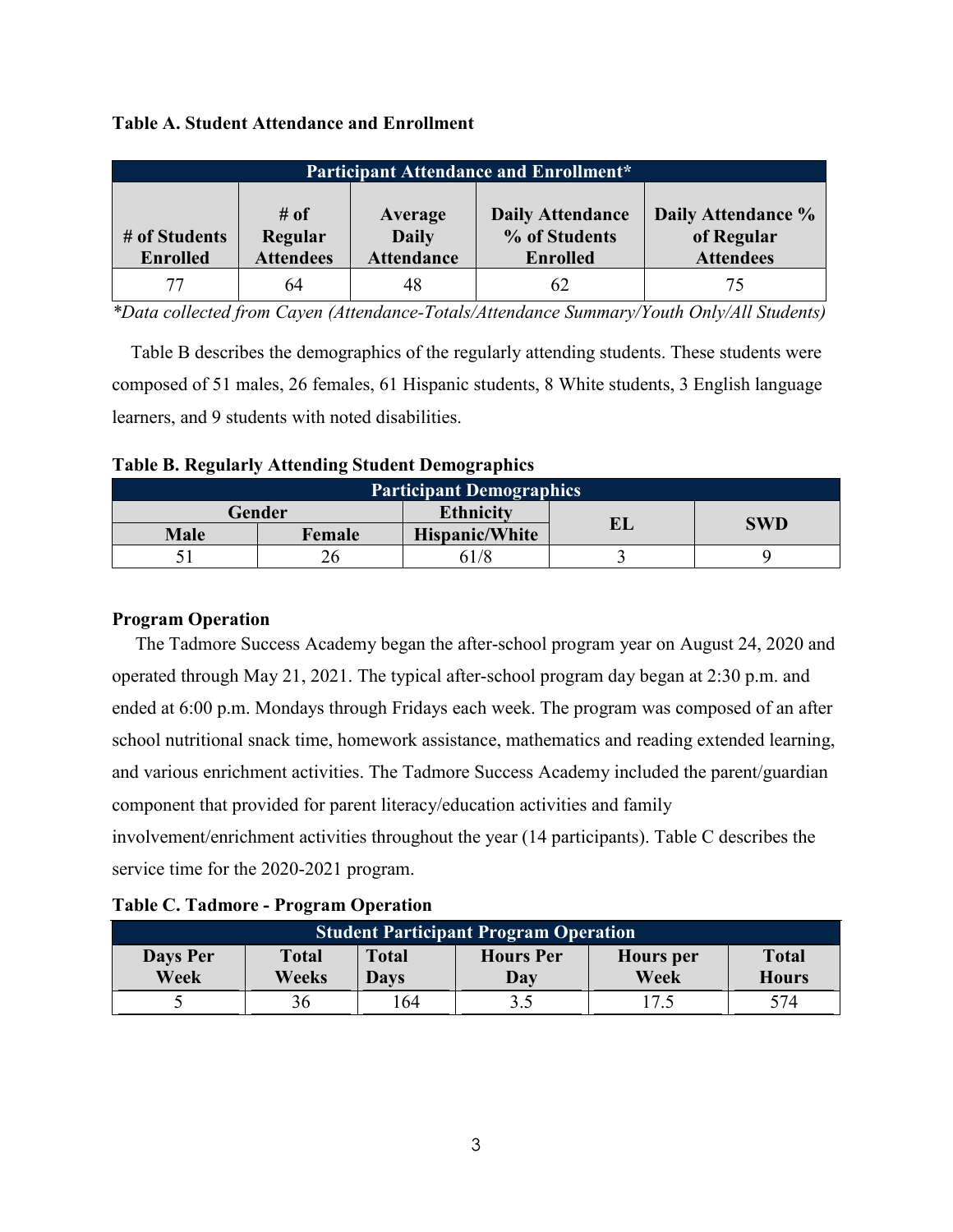#### <span id="page-6-0"></span>**Quality of Staffing**

 The Tadmore Success Academy employed 15 staff members that included seven school-day teachers, three center administrators, and five youth development professionals. Of the staff members, many content instructional personnel were certified by the Georgia Professional Standards Commission. The student to staff (school-day teachers plus youth development professionals) ratio among regularly attending students was typically 9:1 for academic programs and 13:1 for enrichment activities, satisfying the guideline requirements.

The Tadmore Success Academy of BGCL leadership team included SheTeriha Lewis-Hartley, Program Director, Lori Dague, Site Coordinator, Sonia Cardoso, Data Specialist, and Judith Mancuso, Lead Teacher. Judith Mancuso is the current Assistant Principal at Tadmore Elementary School, who is certified through the Professional Standards Commission (PSC). Leadership supported staff performance through the identification of instructional needs, defining targeted interventions, and implementing appropriate professional learning opportunities. Many professional learning opportunities were offered throughout the school year. The Tadmore Success Academy at BGCL staff participated in regular weekly meetings to discuss issues, concerns, plans, procedures, policies, and professional development needs as they arose. Additionally, contracted tutors/enrichment providers met monthly for the same purpose. Table D describes professional learning provided for all staff.

| <b>Training Name</b>              | <b>Positions required</b>             | <b>Training Hours</b> |
|-----------------------------------|---------------------------------------|-----------------------|
| New Hire Onboarding               | All New Hires                         | 4                     |
| <b>CPR/First Aid</b>              | <b>All Positions</b>                  | 4                     |
| <b>Mandated Reporting</b>         | <b>All Positions</b>                  | $\overline{2}$        |
| <b>Positive Behavior Guidance</b> | <b>All Positions</b>                  | $\overline{2}$        |
| <b>Classroom Management</b>       | <b>All Positions</b>                  | 3                     |
| <b>Working With Students</b>      | <b>All Positions</b>                  | $\overline{2}$        |
| With Special Needs                |                                       |                       |
| Afterschool/Summer                | <b>All Positions</b>                  | 3                     |
| Orientations: Goals and           |                                       |                       |
| Objectives                        |                                       |                       |
| <b>BGCA Curriculum -</b>          | Youth Development Professionals, Site | 16                    |
| Programs Training                 | Coordinators, Parent Coordinators     |                       |
| <b>Outcome Measurement:</b>       | Data Specialists                      | $\overline{4}$        |
| Data Reporting                    |                                       |                       |
| $COVID - 19$ Operations,          | <b>All Positions</b>                  | 8                     |
| Safety Training, Crisis           |                                       |                       |
| Management                        |                                       |                       |

<span id="page-6-1"></span>**Table D. Tadmore Success Academy - Professional Learning**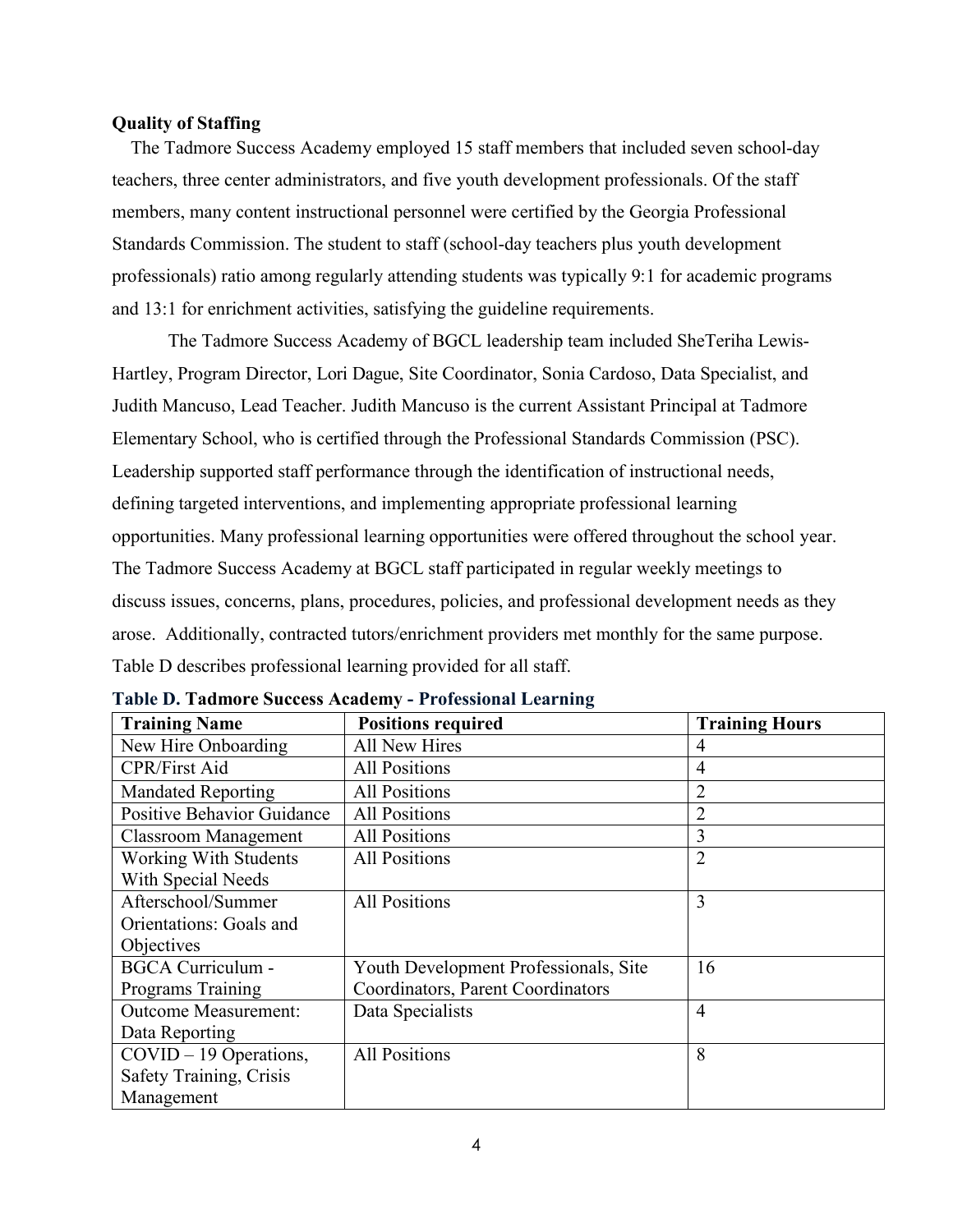### <span id="page-7-0"></span>**Objective Assessment**

Objective assessment occurred through a variety of analyses as defined by the 21<sup>st</sup> Century grant application and amendments for the duration of the 5-year program. A summary Table E, provides a quick review of annual progress on the defined objectives of the program with a descriptive analysis following.

# **Objective Assessment Summary Table**

### <span id="page-7-1"></span>**Table E. Regularly Attending Students – Objective Assessment**

| <b>Objective Assessment</b>                                                                                                                                                 |                     |
|-----------------------------------------------------------------------------------------------------------------------------------------------------------------------------|---------------------|
| Objective                                                                                                                                                                   | <b>Status</b>       |
| Objective 1.1: 55% of students participating in the program will<br>improve their reading performance, as indicated by appropriate<br>universal screeners.                  | <b>Met</b>          |
| Objective 1.2: 55% of students participating in the program will<br>improve their mathematics performance, as indicated by<br>appropriate universal screeners.              | <b>Met</b>          |
| Objective 1.3: 55% of students participating in the program improve<br>their knowledge and understanding of mathematical and scientific<br>concepts and their applications. | <b>Not Assessed</b> |
| Objective 2.1: 55% of participants will demonstrate improvement in<br>homework completion.                                                                                  | <b>Met</b>          |
| Objective 2.2: 55% of students participating in the program will<br>demonstrate improvement in classroom behavior.                                                          | <b>Met</b>          |
| Objective 2.3: 55% of students participating in the program will<br>demonstrate improvement in class attendance and participation.                                          | <b>Met</b>          |
| Objective 3.1: 35% of parents/guardians will participate in family<br>literacy and education activities.                                                                    | <b>Not Met</b>      |
| Objective 3.2: 35% of parents/guardians will participate in activities<br>that promote their child's success in school.                                                     | <b>Not Met</b>      |
| Objective 3.3: 35% of parents will develop a basic family budget.                                                                                                           | <b>Not Met</b>      |
| Objective 3.4: 35% of the parents/guardians will develop plans which<br>demonstrate the use of everyday items to teach reading/math to<br>their children.                   | <b>Not Met</b>      |

#### Objective 1.1: **Met**

55% of students participating in the program will improve their reading performance, as indicated by appropriate universal screeners.

#### **97% of students improved their reading performance.**

#### Objective 1.2: **Met**

55% of students participating in the program will improve their mathematics performance, as indicated by appropriate universal screeners.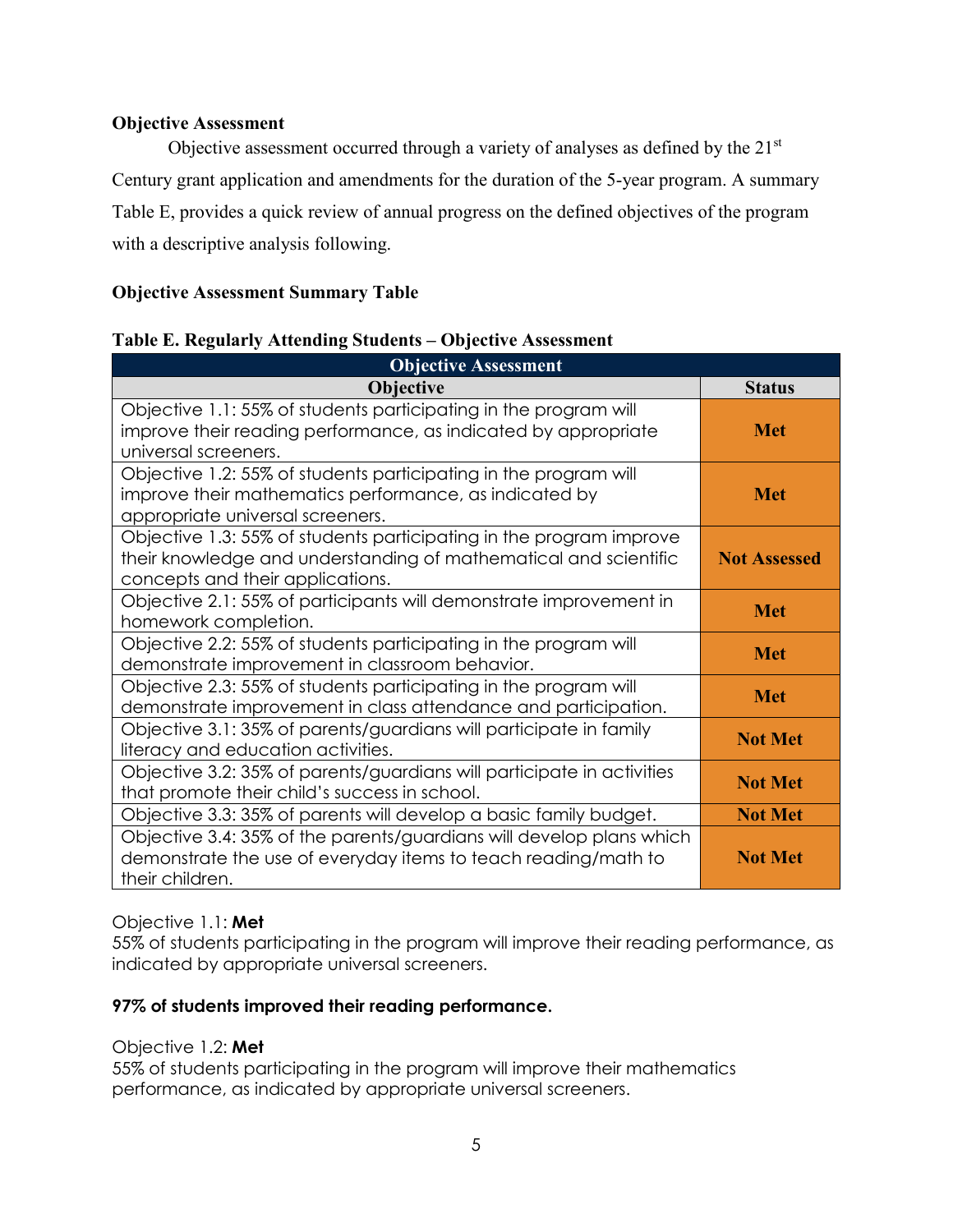### **86% of students improved their mathematics performance.**

#### Objective 1.3: **Not Assessed**

55% of students participating in the program improve their knowledge and understanding of mathematical and scientific concepts and their applications.

### **Members' knowledge of mathematical and scientific concepts were not adequately assessed during the program year.**

Objective 2.1: **Met** 55% of participants will demonstrate improvement in homework completion.

# **80% of students demonstrated improved in homework completion.**

Objective 2.2: **Met** 55% of students participating in the program will demonstrate improvement in classroom behavior.

# **63% of students improved class attendance and participation.**

# Objective 2.3: **Met**

55% of students participating in the program will demonstrate improvement in class attendance and participation.

# **78% of students improved class attendance and participation.**

# Objective 3.1: **Not Met**

35% of parents/guardians will participate in family literacy and education activities.

**0%** of parents participated in family literacy and education activities.

# Objective 3.2: **Not Met**

35% of parents/guardians will participate in activities that promote their child's success in school.

# **33% of parents demonstrated increased involvement.**

Objective 3.3: **Not Met** 35% of parents will develop a basic family budget.

# **0% of parents participated in family literacy and education activities.**

# Objective 3.4: **Not Met**

35% of the parents/guardians will develop plans which demonstrate the use of everyday items to teach reading/math to their children.

# **0% of parents demonstrated increased involvement.**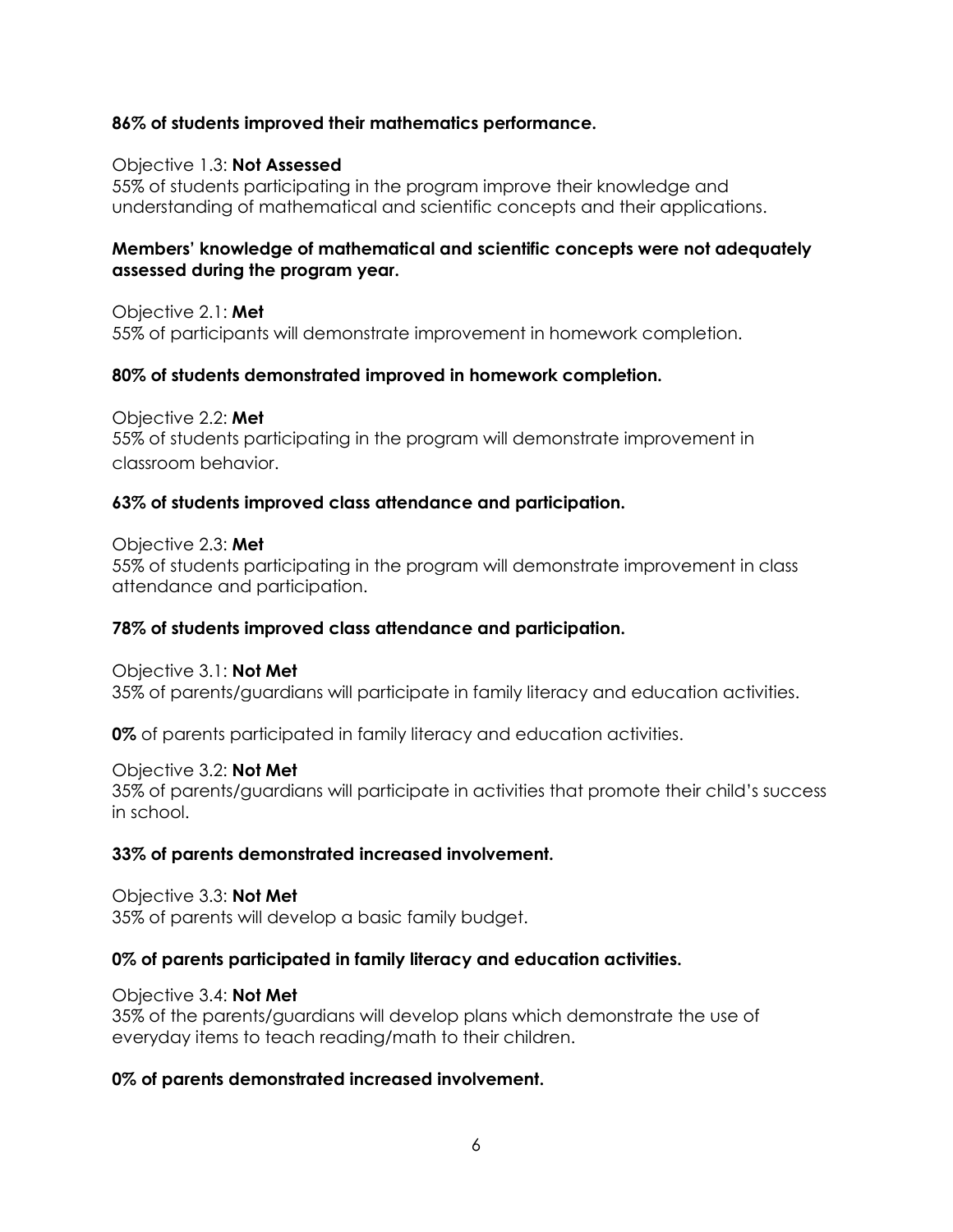#### **Other Observations**

The Tadmore Success Academy at BGCL 21<sup>st</sup> Century includes a schedule of tutoring and enrichment activities that support student enthusiasm and participation. The program offered opportunities for participants to receive additional instruction in the areas of reading and mathematics, experience various arts activities, and develop friendships and relationships in a welcoming and nurturing environment.

Student Responses (56):

- 82% "Strongly Agree" or "Somewhat Agree" they like the program.
- 82% "Strongly Agree" or "Somewhat Agree" they have made new friends through the 21st Century Program.
- 71% "Strongly Agree" or "Somewhat Agree" they feel better about themselves as a result of their participation in the 21<sup>st</sup> Century Program.

The BGCL Youth Development Professionals (YDPs) are all dedicated, professional young people. They work diligently to assist participating children as they complete homework, listen to stories, dance, complete art projects, work on math and/or reading skills in classroom instructional settings, and experience technology. The YDP staff is composed of young women and men, trained college students and community members, who make each members experience safer and more fulfilling. The instructional staff works to remediate as well as enrich the reading and mathematics competency of the participants after teaching during the regular school day. The administrative staff works successfully with YDPs, certified staff, volunteers, and parents to monitor and maintain the program. They work with the community and volunteers to enrich the program and creatively implement strategies designed to boost the experience of the participating students and their families.

#### <span id="page-9-0"></span>**Progress Toward Sustainability**

The BGCL 21<sup>st</sup> CCLC program did not establish partnerships with various entities during year four of this grant cycle. This is mainly due to various COVID-19 restrictions of the school campus where the program is hosted. The Tadmore Success Academy will look to re-establish partnerships in the upcoming program year. When funding is no longer available, the Boys and

7